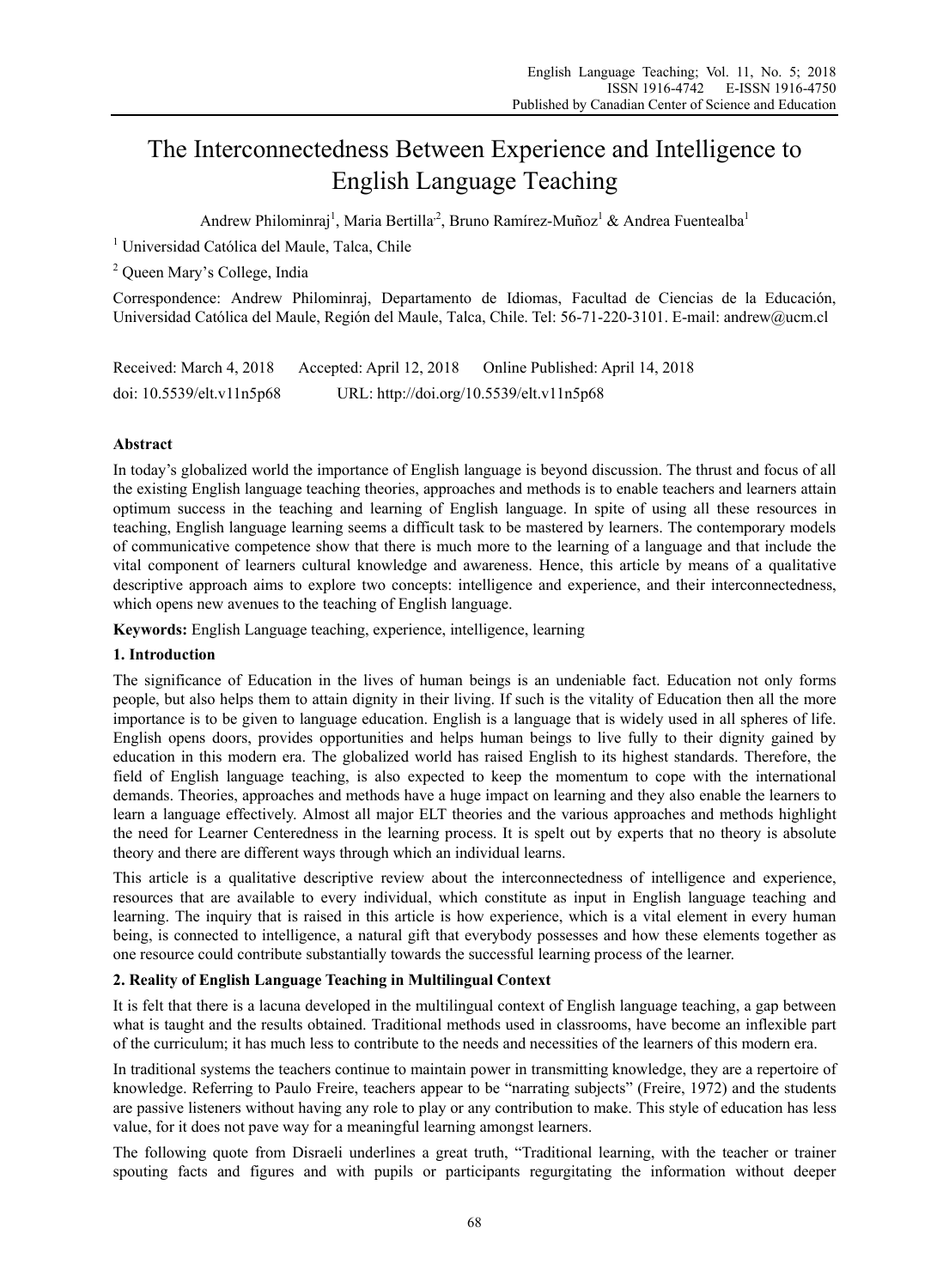involvement, is a very ineffective form of learning" (Colin & Wilson, 2007). This form seems to be administered even today. This is the harsh reality in the field of education. If such is the case, then posing the following question becomes relevant. Is learning always the result of teaching?

There are several studies, which show that most of life learning is not the result of conscious teaching (Illich, 1970; Prabhu, 1987). Of course, we cannot deny the fact that there are certain kinds of learning which take place under certain circumstances and which happen as a result of teaching. In general, the knowledge acquired by a human being during the course of his or her life is acquired outside the classroom (Illich, 1970).

This form of acquiring knowledge by the learners has an in-depth meaning, because his or her learning process produces result in learning the language (Park, 2003). This is precisely because of the interest shown and the responsibility taken up by the learner towards his or her language learning. This creates the basis of what the educational world has announced to be the learner centered model (McCombs & Whisler, 1997; McCombs, 2013). As a result, there is an increasing awareness of the primacy of the learner's role in the language learning process.

Learner centeredness involves the wholeness of the learners. One aspect of this wholeness is experience, a vital element that constitutes towards any process of learning. The great strength of experiential learning is that it provides an underpinning philosophy that acts as a thread drawing many of the learning theories together to form a unified whole (Moon, 2004; Yardley et al., 2012).

### **3. Exploring Experiential Learning**

Experiential learning is the sense-making process of active engagement between the inner world of the person and the outer world of the environment (Colin & Wilson, 2007). A fundamental and natural way of learning that is available to everyone is through experience. It does not require software or technological tools to support learning and above all, it is not expensive either. All that is required is the opportunity to reflect and think, either alone or in the company of other people. This form of learning is much more effective and long lasting as it involves the learner by creating a meaningful learning experience.

The foremost exponent of experience is John Dewey, who according to Cuffaro used experience as a lens through which he could analyze the interactions of people and their environments (Colin & Wilson, 2013). Dewey was easily able to connect person and nature, subject and object, knowing and doing, mind and body. In this way, these polarities become connected and the concept of experience creates an organic whole of continuity, process and situation. It is clear that experiencing something is a linking process between action and thought. Dewey (as cited in Swindal, 2014) argued: "Thinking, in other words, is the intentional endeavor to discover specific connections between something which we do and the consequences which result, so that the two become continuous".

Contemplating over the nature of experience is not merely an academic exercise with no real application in the learning environment, but an in-built embedded house of knowledge with real time application. Getting closer to the term experience and by relating our experience is to create a coherent understanding where theory and practice relate to each other. This connection informs and guides us in our practice and enables us to gain insights into the various events in which we are involved. The association between experience and learning is strong and quite inter-related. Wilson (2005) defines learning as a 'relatively permanent change of knowledge, attitude or behaviour occurring as a result of formal education or training, or as a result of informal experiences.' Similarly, Kolb (1984) explained, "Learning is the process whereby knowledge is created through the transformation of experience". Therefore, this cycle of experience constituting knowledge and knowledge in turn contributing to experience leads to the concept of intelligence (Miettinen, 2000).

### **4. Exploring Intelligence**

"The idea of intelligence was first proposed in 1885 by Sir Francis Galton who used statistical tools and curves to show that there is a relationship between heredity and genius" (Zahedi & Ghabanchi, 2014). Later, Howard Gardner, professor of education at Harvard University in 1983 proposed the theory of multiple intelligences (MI) which is based on the cognitive approach (Motah, 2007).

Howard Gardner, the father of multiple intelligence, in his book *Frames of Mind*, clearly defines intelligence as "the ability to solve problems, or create products, that are valued within one or more cultural settings" (Gardner, 1983). He first identified seven distinct intelligences and added the last two in 1999. Each intelligence type represents a set of capacities that concentrate on two major issues: the solving of problems and the fashioning of significant cultural products (Armstrong, 2003). The ninth intelligence type that has to be taken into account as explained by Richards and Rodgers (2001) is Existential Intelligence. It is the ability to tackle the deep questions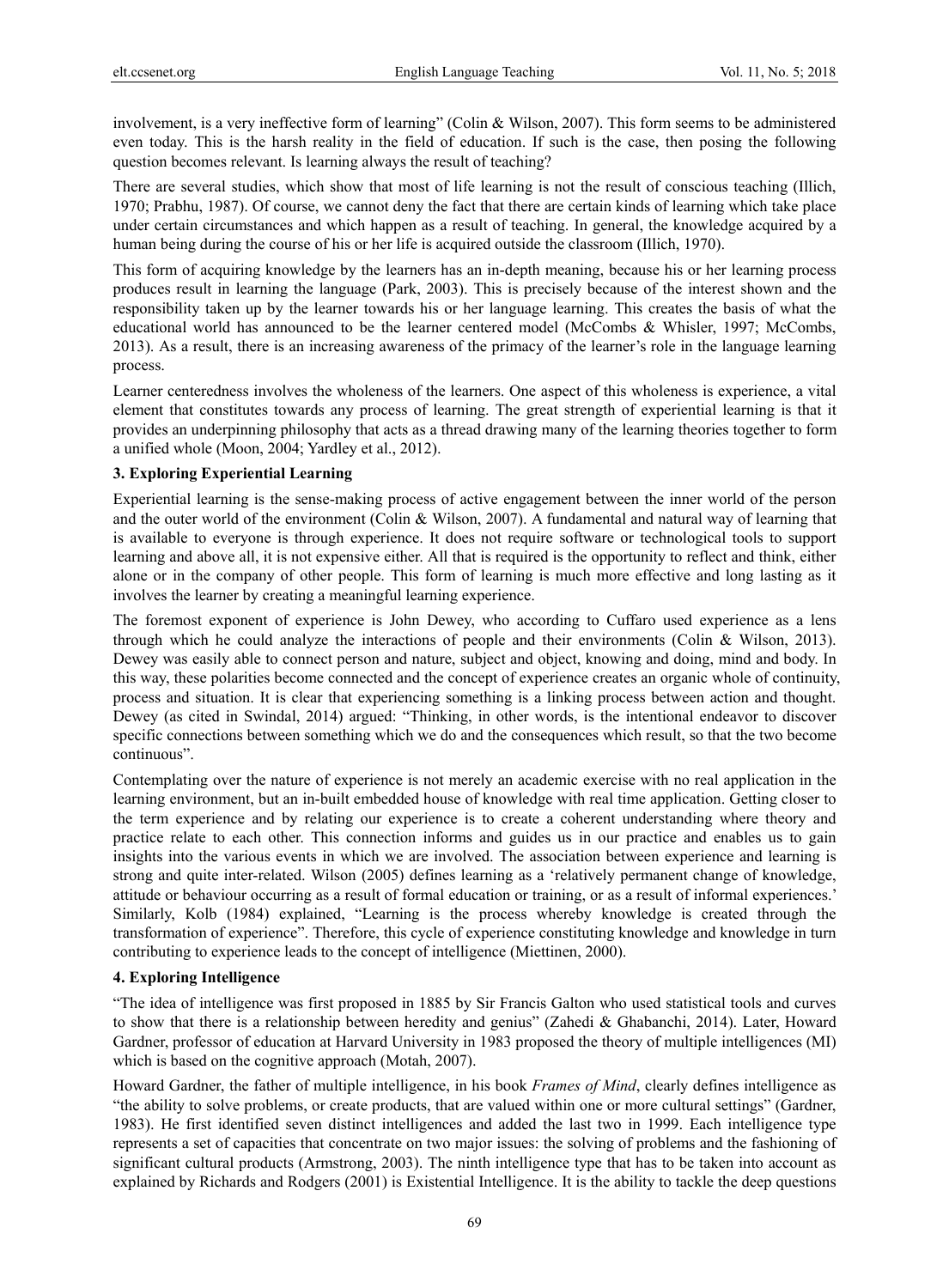with respect to the human conditions such as the meaning of life, death and love. This intelligence engages individuals in real world and allows learners to see their place in the big picture and to observe their roles in the classroom, society and the world or the universe. Philosophers, theologians, life coaches and cosmologists are among those who have high level of existential intelligence (Gardner, 1999).

There is a lack of clarity with regard to the source of this ability or the proper means of testing it. Yet, there prevails an unwritten law about the knowledge of intelligence being genetic. A misconception that most of the people in today's society hold on is that, a boy or a girl born of an uneducated parent will never study nor arise to the standards of the society. This to the common understanding is less comprehensible. Therefore, human beings can be trained and pruned through experience; thus, the non-genetic factor can be developed and activated.

There is a considerable agreement that physical traits are most straightforwardly genetic, that aspects of temperament are also largely genetic; but when one comes to the aspects of cognitive style or personality, the case for high heritability is far less convincing. (Gardner, 1983).

Even the process of language learning is quite innate in human beings, which is clearly referred in the innateness hypothesis by Noam Chomsky, who states that "language acquiring process is not grounded exclusively on learning, but is also reliant on an inborn knowledge of the essential grammar common to all languages" (Chomsky, 2004).

According to Gardner, (as stated by Maftoon & Sarem, 2012), human beings differ in terms of eight different kinds of intelligence, that is, visual, mathematical, verbal, kinesthetic, interpersonal, intrapersonal, rhythmic and naturalistic intelligence. There are various tests and surveys one can take up, to find out, which type of ability one is good at and by doing so, end up learning through those media. For instance, if someone is highly kinesthetic then the learner needs a lot of exposure towards TPR (Total Physical Response) in order to learn and develop his/her learning abilities in a non-coercive manner. Hence, through this system a learner uses his intelligence and experience to learn in an effective way.

Gardner on the other hand claims that the summary of MI theory is to individualize and to pluralize. This aspect of individualizing and pluralizing can lead one to experiential learning. The concept of individualizing and pluralizing paves way to experience. It helps the teacher to know the intelligence profile of their students. After knowing the respective profile of the students, the teacher can frame the lesson accordingly, based on the ability of the students. This can be done and attained only through experience.

By individualizing, I mean that the educator should know as much as possible about the intelligences profile of each student for whom he has the responsibility; and, to the extent possible the educator should teach and assess in ways that bring out the child's capacities. By pluralizing, I mean that the educator should decide on which topics, concepts, or ideas are of greater importance, and should then present them in a variety of ways (Gardner, 1983).

It is essential for any learner to be given an opportunity to produce and a context to use the language; in this case English being the target language. Moreover, motivation towards learning the subject plays a vital role; without any encouragement and stimulation, the learner might feel discouraged and there are possibilities for the student to block his/her mind from further learning.

A person will not become an amazing chess player, or even a "patzer", in the lack of a chess board, but in a given environment wherein chess is played, and some encouragement, persons of assurance have an unusual tendency for the acquisition of the skill quickly and attaining a great level of competence (Gardner, 1983).

Given the opportunity of experiential learning, even students with less academic performance can develop or activate their intelligence. Opportunity and motivation play a vital role in experiential learning. Gardner and some of his colleagues proposed the Socio-Educational Model of Language Learning, which suggests that there are two types of motivation. They are a) Integrative (where there is a wish and a positive attitude on the way to the foreign culture and join in to be a member of it), and b) instrumental (an aim to acquire a foreign language to practice it for a precise purpose, for example, job opportunities and further education) (Eherman et al., 2003).

With regard to opportunities, learners who are in the process of learning a foreign language do not have a wider context for them to produce and practice their target language; hence, peer interaction is a helpful technique to overcome this hassle. Peer interaction (PI) is a setting where learners discuss their identity, role and relationships (Philp et al., 2014). This whole experience of interacting in a context can foster their production and can help them learn more by engaging in meaningful communication. Thereby, it allows the class to be learner centered and not teacher centered. The teacher in this case is only a guide/facilitator and "the learning paradigm is different from the instructional paradigm in that the former is much more interactive and integrative; it focuses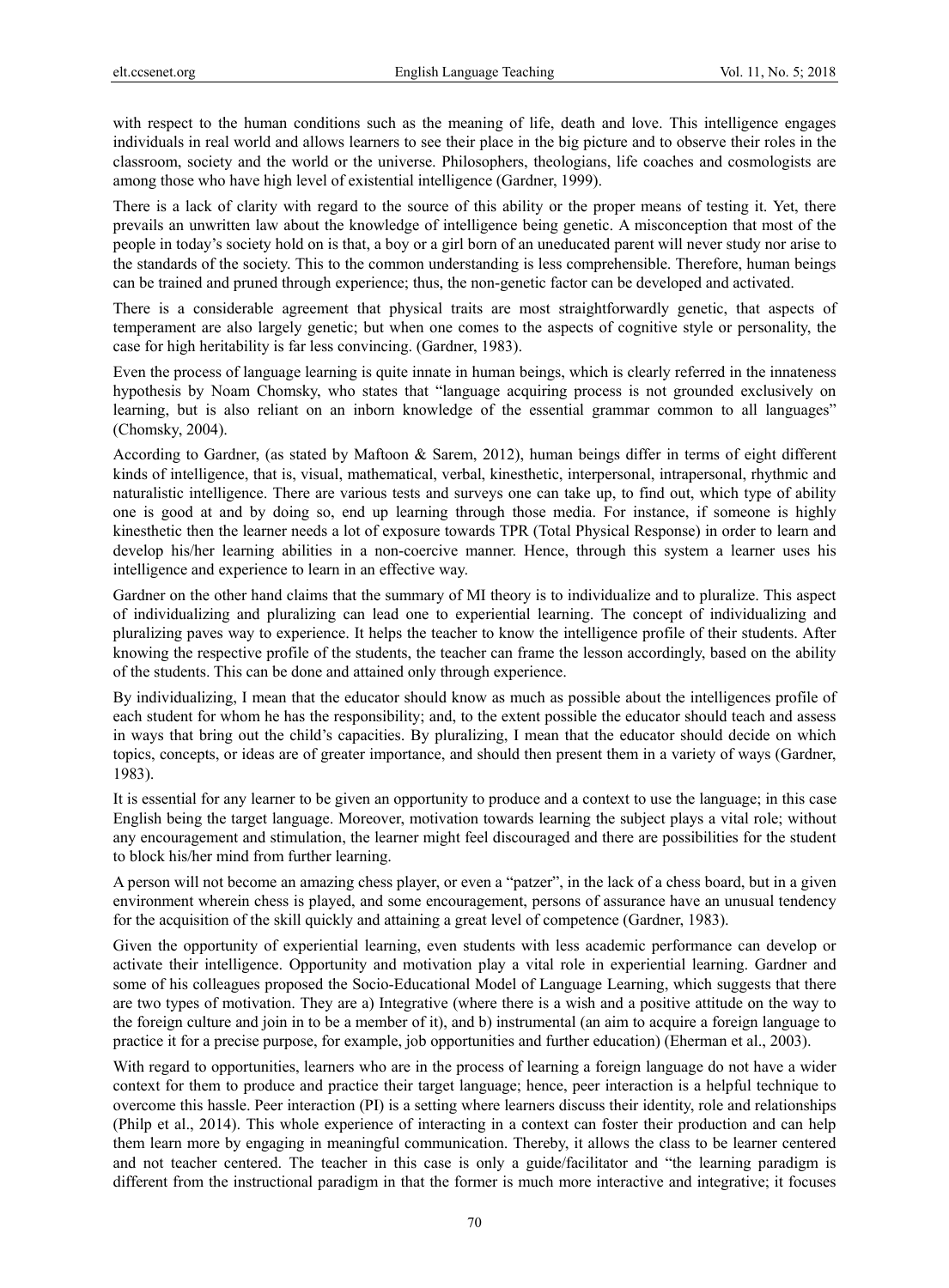not only on what is learned but also on how knowledge is acquired" (Philominraj & Kewlani, 2016).

In the  $21<sup>st</sup>$  century education, students are exposed to multi technological gadgets, but still they are unable to learn a language. The reason for this present difficulty is that their learning process is not facilitated properly or that there might be a lack of awareness towards technology as a learning tool. Learners' necessity for training has not been completely considered. Therefore, students have to repeatedly depend on their existing awareness and competence in evidence and communications technology (ICT) while working in an online language learning setting (Heiser et al., 2013). Thus, experiential learning should be guided by the teacher even in online learning environments. Gardner (1983) opines that only when one is given an opportunity can he/she be exposed to express his/her intelligence; this aspect can also be considered in terms of technology as a pedagogical tool and considered while teaching students a language. Moreover, the students should be guided and provided more knowledge and an opportunity to train them in using the particular technological tool for effective learning.

The aforementioned factors require the use of classroom based experiential learning, which could make learners aware of the usage of English language in the real world (Schwartz, 2012). Furthermore, it is fundamental for the learner to be aware of the importance of the topic being taught; henceforth, it is the teacher´s duty to keep these aspects clear during the class by eliciting the students about the benefits of the structure and language being taught, or the importance of the particular unit in real life situations. Thereby, the learner will become aware and will use his/her previous experience and will also gain intelligence to be more productive in the classroom.

Intelligence is not a machine that could run in isolation. Intelligence is in every human being, in all the living creatures and man needs support for its growth. There is no one-way teaching for human beings to develop into great personalities. Intelligence is a feature, which will not be developed in remoteness. "Intelligence will not grow in isolation, but in someone who is unusual; so it is essential to focus on such situations and roles wherein intelligence dwells in a central place" (Gardner, 1983).

### **5. The Interconnectedness of Experiential Learning and Intelligence**

The theoretical aspects above mentioned show that there is much interconnectedness between intelligence and experience. Hence, it is experience what activates intelligence and makes people gain knowledge and understanding of newer real life situations, in different and diverse settings.

Every human being is capable of using all the intelligences that he or she possesses. To trigger intelligence, one must open to a world of opportunities where an individual is capable of experiencing and practicing. Opportunities are not found in vacuum, but they can be sought through experience. Especially, an individual must give way to experience only when he/she is involved and exposed to the reality of the situation. Only through this way, the individual can learn a language and its connections to reality. That is, one must give way to experience; only when one is involved and exposed in the reality of the context, one can learn a language and its usage. "Individuals are different from each other in aspects such as: to understand intricate ideas, to adjust in an appropriate way to the environment, to gain knowledge from experience, to get involved in different ways of reasoning and to succeed by facing those obstacles by thinking effectively" (Maftoon & Sarem, 2012). However, learning is an integral element in one's life; therefore, it is up to the individual to activate it through experience.

#### **6. Conclusion**

All approaches and methods aim to enable learners to learn the language effectively. There are methods that are learner centered but majority of them are not so, however, each one of them emphasizes on the learning process of the learner. This learning process is considered a major criterion while constructing a specific teaching method. In the teaching learning process of English language, there are several methods that are implemented and have produced results, and at times, not so favorable results as one could expect. All teaching methods have been enriched the lives of language learners and teachers. It is clear that no method is the final one, and no method has the ultimate word in this process of teaching and learning, which undoubtedly, is a complex phenomenon.

The two concepts, experience and intelligence, taken for study in this article clearly reveals that experience molds an individual to learn many things in life. It creates an impact in the process whereby the lessons taught stay embedded or impregnated in one's mind resulting in a pattern, which is used to understand reality and to use the language. Intelligence may be developed and grown through the exposure to concrete situations inside and outside the classroom. The overall exploration in this study revealed that these two concepts of experience and intelligence not only constitute enriching resources, but their interconnectedness may generate enduring learning in the English language teaching, which though is not a substantial evidence but remains factual. Finally, the teaching practices that sprout from the interconnectedness from experience and intelligence could be considered as a compliment to all those existing teaching methods.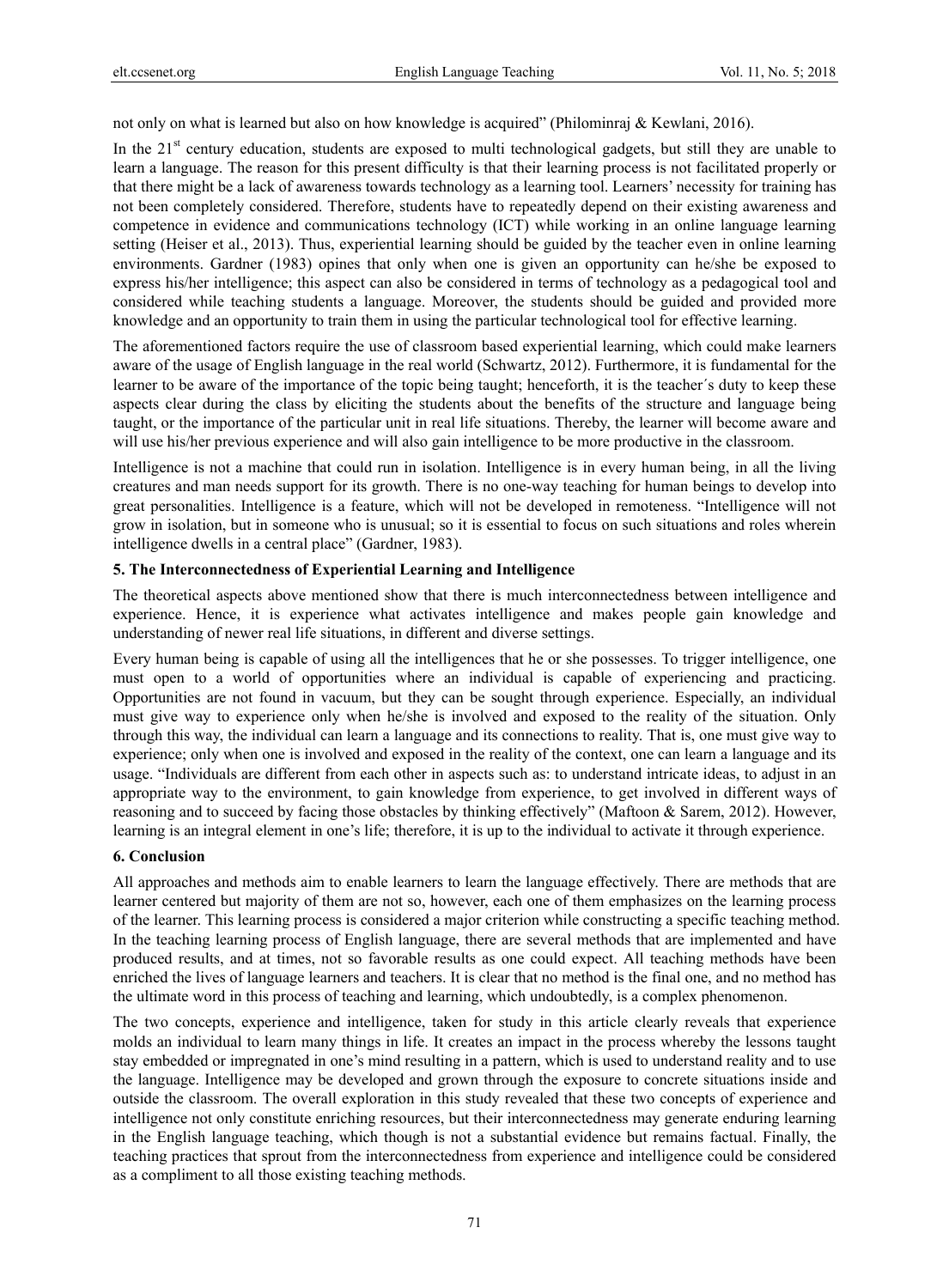#### **References**

- Armstrong, T. (2003). *The Multiple Intelligences of Reading and Writing: making the words come alive*. Association for Supervision and Curriculum Development 1703 N. Beauregard St.
- Chomsky, N. (2004). *Knowledge of Language as a Focus of Inquiry*. In B. Lust, & C. Foley (Eds.), *First language acquisition: The essential readings* (pp. 15-24). Malden, MA: Blackwell
- Colin, B., & John, P. W. (2007). *Experiential learning- A best practice handbook for educators and trainers.* London and Philadelphia: Kogan page.
- Colin, B., & John, P. W. (2013). *Experiential learning: A handbook for education, training and coaching* (3rd Edition). London: Kogan page.
- Eherman, M. E., Leaver, B. L., & Oxford, R. L. (2003). A brief overview of individual differences in Second Language Learning*. System, 31*(3), 313-330. https://doi.org/10.1016/S 0346-251X(03)00045-9
- Freire, P. (1972). *Pedagogy of the oppressed*. London: Penguin.
- Gardner, H. (1983). *Frames of mind: The theory of multiple intelligences*. New York: Basic Books.
- Gardner, H. (1993). *Multiple intelligences: The theory in practice*. New York: Basic Books.
- Gardner, H. (1999). *Intelligence reframed: multiple intelligences for the first century*. New York: Basic Books.
- Heiser, S. L., Stickler, U., & Furnborough, C. (2013). Ready, Steady, Speak- Online: Student training in the use of an online synchronous conferencing tool. *Calico Journal, 30*(2), 226. https://doi.org/10.11139/cj.30.2.226-251
- Kolb, D. A. (1984). *Experiential Learning*. NJ: Prentice Hall, Eaglewood Cliffs.
- Illich, I. (1970). *Deschooling Society*. London: Calder and Boyars Ltd.,
- Maftoon, P., & Sarem, S. W. (2012). The Realization of Gardners' Multiple Intelligences (MI) Theory in Second Language Acquisition (SLA). *Journal of Language Teaching and Research, 3*(6), 1233-1241. http://doi.org/10.4304/jltr.3.6.1233-1241
- McCombs, B. L. (2013). The learner centered model: Implications for research approaches. In J. Cornelius-White, R. Motschnig-Pitrik, & M. Lux (Eds.), *Interdisciplinary handbook of the person-centered approach*. Springer, New York, NY. https://doi.org/10.1007/978-1-4614-7141-7\_23
- McCombs, B. L., & Whisler, J. S. (1997). *The learner centered classroom and school; strategies for increasing student motivation and achievement.* San Francisco: Jossey-Bass Publishers.
- Miettinen, R. (2000). The concept of experiential learning and John Dewey's theory of reflective thought and action. *International Journal of Lifelong Education, 19*(2), 54-72. https://doi.org/10-1080/026013700293458
- Moon, J. A. (2004). *A handbook of reflective and experiential learning: Theory and practice*. London and New York: RoutledgeFalmer.
- Motah, M. (2007). Proceedings from Informing Science and IT Education Joint Conference 2007: *Study of the Influence of Multiple Intelligences and the use of Soft Skills in Project Write-up among IT and Non-IT Students: A research paper.* Ljubljana, Slovenia
- Park, C. (2003). Engaging students in the learning process: the learning journal. *Journal of Geography in Higher Education, 27*(2), 183-199. https://doi.org/10.1080/03098260305675
- Philp, J., Adams, R. J., & Iwashhita, N. (2014). *Peer Interaction and Second Language Learning*. New York: Routledge.
- Philominraj, A., & Mayuri, K. (2016). Learner Centeredness- A Myth or a Reality? *International Journal of English: Literature, Language and Skills, 4*(4), 92-97.
- Prabhu, N. S. (1987). *Second language pedagogy.* Toronto: Oxford University Press.
- Richards, J. C., & Rodgers, T. S. (2001). *Approaches and methods in language teaching*. Cambridge: Cambridge University Press. https://doi.org/10.1017/CBO9780511667305
- Schwartz, M. (2012). Best practices in experiential learning. Learning and teaching office. Ryerson University. Retrieved from https://www.ryerson.ca/content/dam/lt/resources/handouts/ExperientialLearningReport.pdf
- Swindal, J. (2014). *Action and existence: A case for agent causation.* New York: Palgrave Macmillan.